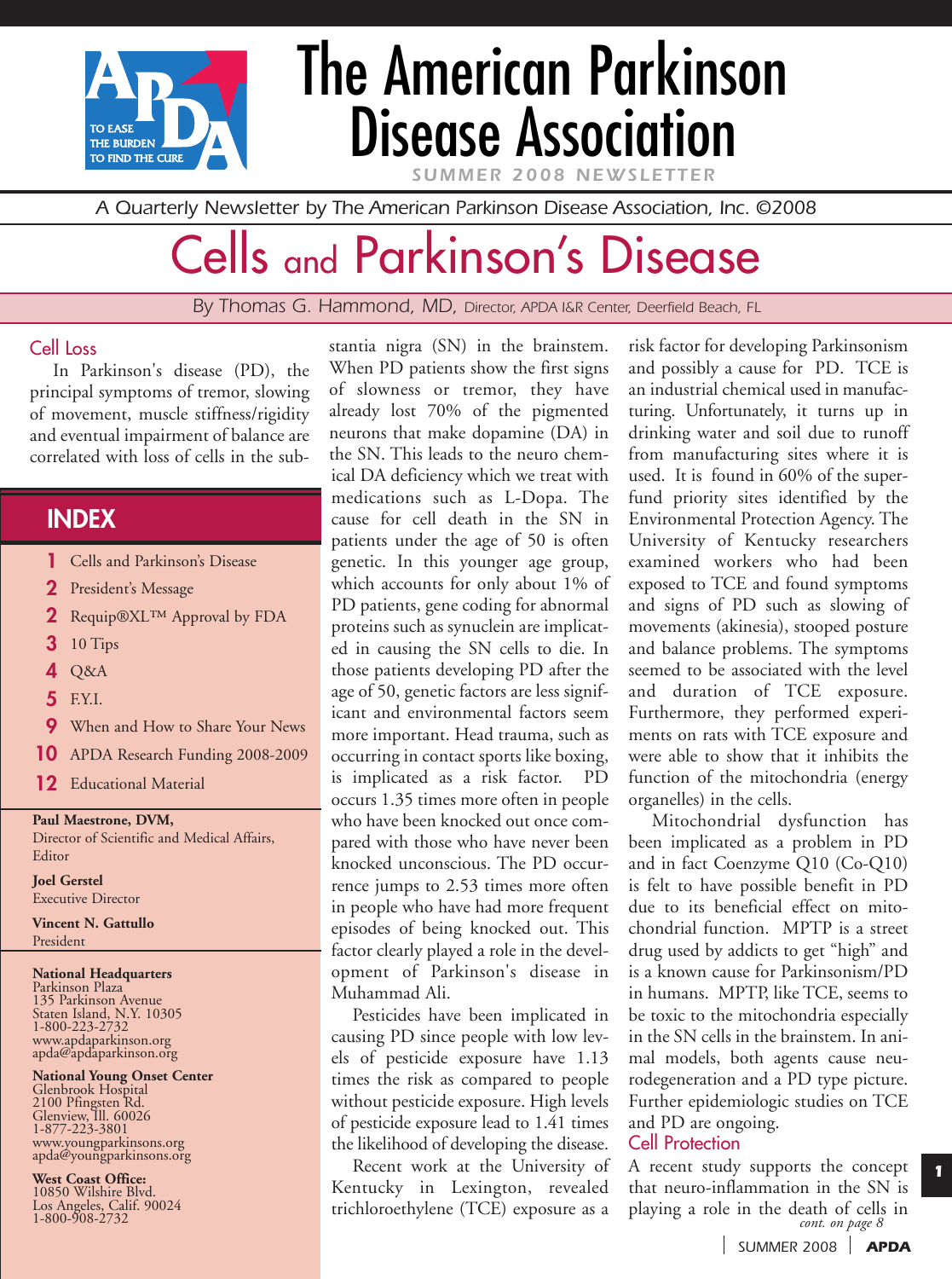

Dear Reader:

Research is the major segment of APDA's expenses. Our latest annual report shows that 31 percent of our spending is for research with our Information & Referral Centers 23 percent, and education 18 percent. As you will read in this issue, our contribution to scientific research for the 2008-2009 year is \$3.7 million to 38 academic and medical centers in the United States pursuing the most promising studies.

With federal funding for the National Institutes of Health (NIH) at an inadequate 0.46 percent increase for this fiscal year, it is particularly significant that APDA research funding supports American research. Biomedical inflation is well above the

NIH increase, and without other means of support, necessary clinical and translational research for Parkinson's is suffering. A criterion for all APDA funding is that the research must be carried out in an institution in the United States.

We are also proud of our funding methodology, which supports advanced research at the most prestigious institutions as well as providing opportunities for medical students to perform supervised laboratory or clinical research. The reason for the former is self-evident; the latter is to stimulate a student's interest in pursuing a career in research in the Parkinson's disease area.

Our most prestigious award, the George C. Cotizas, MD Fellowship, is also given to a young neurologist to encourage him/her in establishing a career in research, teaching and clinical services relevant to Parkinson's dis-

ease. Six recipients have gone on to become chairmen of prominent academic departments of neurology, and four presently serve as members of APDA Scientific Advisory Committee, including it chairman, G. Frederic Wooten, MD, of the University of Virginia.

Last, but certainly not least, is our reputation for providing the seed-money for young researchers to gather the necessary data for greater funding from the NIH and other larger endowed organizations and institutions. Without the initial funds to begin a study, the most promising research can go nowhere and the possible cause and cure never discovered or at least be delayed for many years.

APDA's contribution to research is paramount in its effectiveness at all levels. Equally unparallel is its service of education and support to persons with PD and their caregivers, making it the largest grassroots organization serving the PD community in the United States.

If I sound proud, I am as should every person who has ever contributed to this research tradition.

Sincerely, Traco

Vincent N. Gattullo President

### Requip®XL™ Approval by FDA

Requip®XL™ (ropinirole extendedrelease tablets) was recently approved in the U.S. for the treatment of idiopathic Parkinson's disease. Requip XL is the first and only oral oncedaily non-ergot dopamine agonist indicated for treatment of Parkinson's disease.

Results from a pivotal efficacy and safety trial showed that adding Requip XL to patients' existing levodopa (L-dopa) therapy reduced the amount of "off" time experienced by patients with Parkinson's disease by 2,1 hours per day on average.

Requip XL is an extended-release, once daily tablet formulation that uses a tri-layer formulation for continuous delivery of ropinirole over 24 hours to provide smooth blood levels.

Side effects may include nausea, dizziness, drowsiness or sleepiness, headache, and sudden uncontrolled movements (dyskinesia). Increase or decrease in blood pressure and heart rate may occur. Hallucinations may also occur during treatment. Patients should tell their doctor if they experience new or increased gambling, sexual, or other intense urges while taking Requip XL.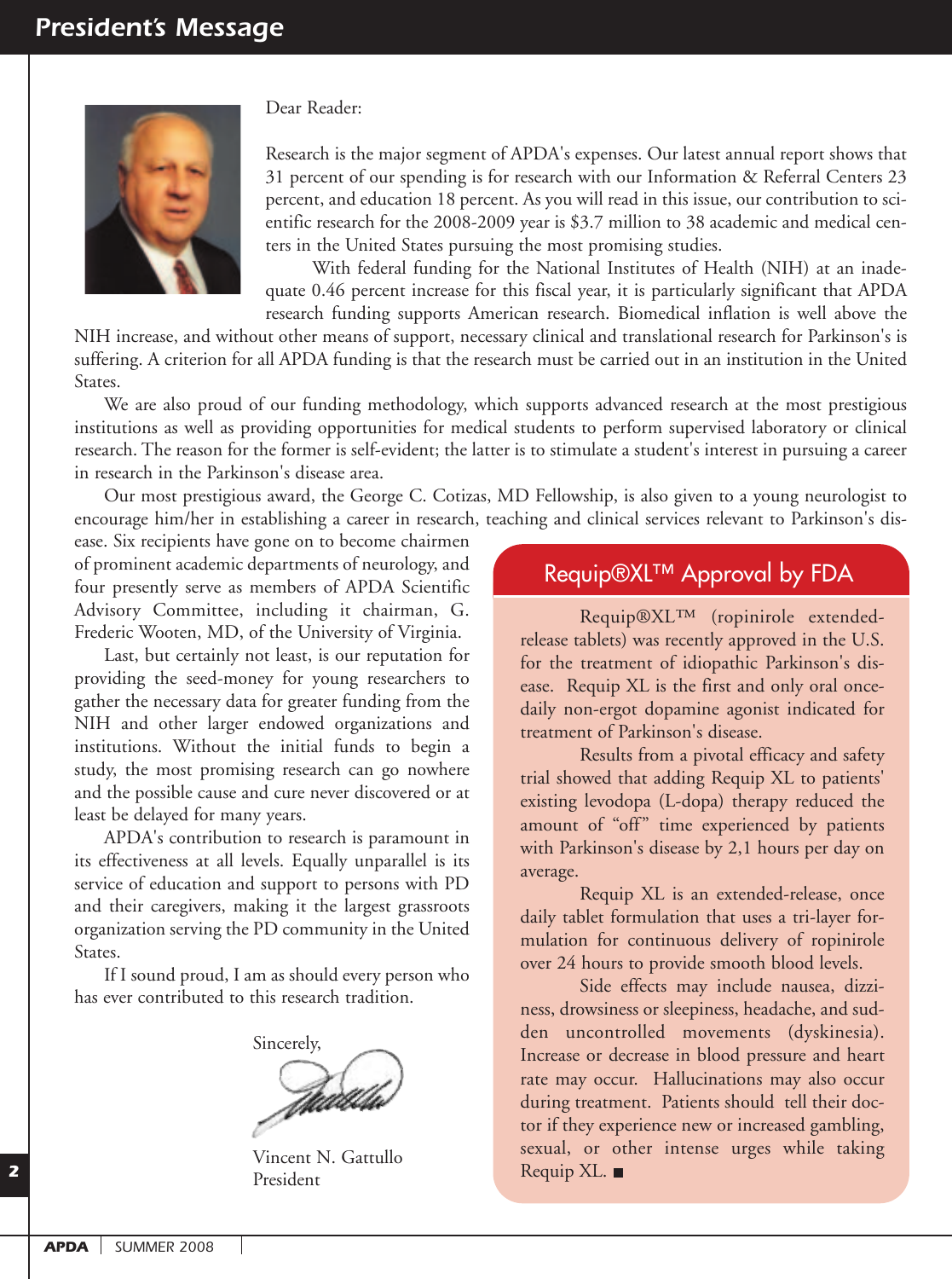*By David L. Cram, M.D. Clinical Professor Emeritus, University of California* 

# 10**& THINGS EVERY PERSON WITH PARKINSON CAREGIVER SHOULD DO**

Understand the importance of taking

# **PERSON** WITH PARKINSON'S

# CAREGIVER OF A PERSON WITH PARKINSON'S

1 Remember the importance of a positive attitude

2 Establish a good relationship with your doctor

3 Learn as much as you can about your disease

4 Maintain a daily exercise program Practice positive self-talk

loose hope

Take your medications on time exactly as prescribed Recognize depression and get help for it



you-you are the master and friends

Contribute some service to your community

8 Attend support groups meetings

9 Remain as independent as possible for as long as you can

Live each day to the fullest and never

Deepen your faith and spirituality



Realize it is normal to experience a range of feelings such as anger, sadness, loneliness, guilt, resentment

Learn constructive ways to handle emotions; exercise, talk with friends, read a journal, or practice relaxation techniques

care of yourself

Don't let the disease control **6** Arrange to make time for yourself, your interests you-you are the master **6** and friends

Attend support group meetings and talk about your problems

Learn how to face your loved one's physical challenges

Let the loved one do as much as possible while he/she is still able

*The above article was adapted from the one published in the Fall 2007 newsletter of the APDA Deerfield Beach, FL I&R Center.*

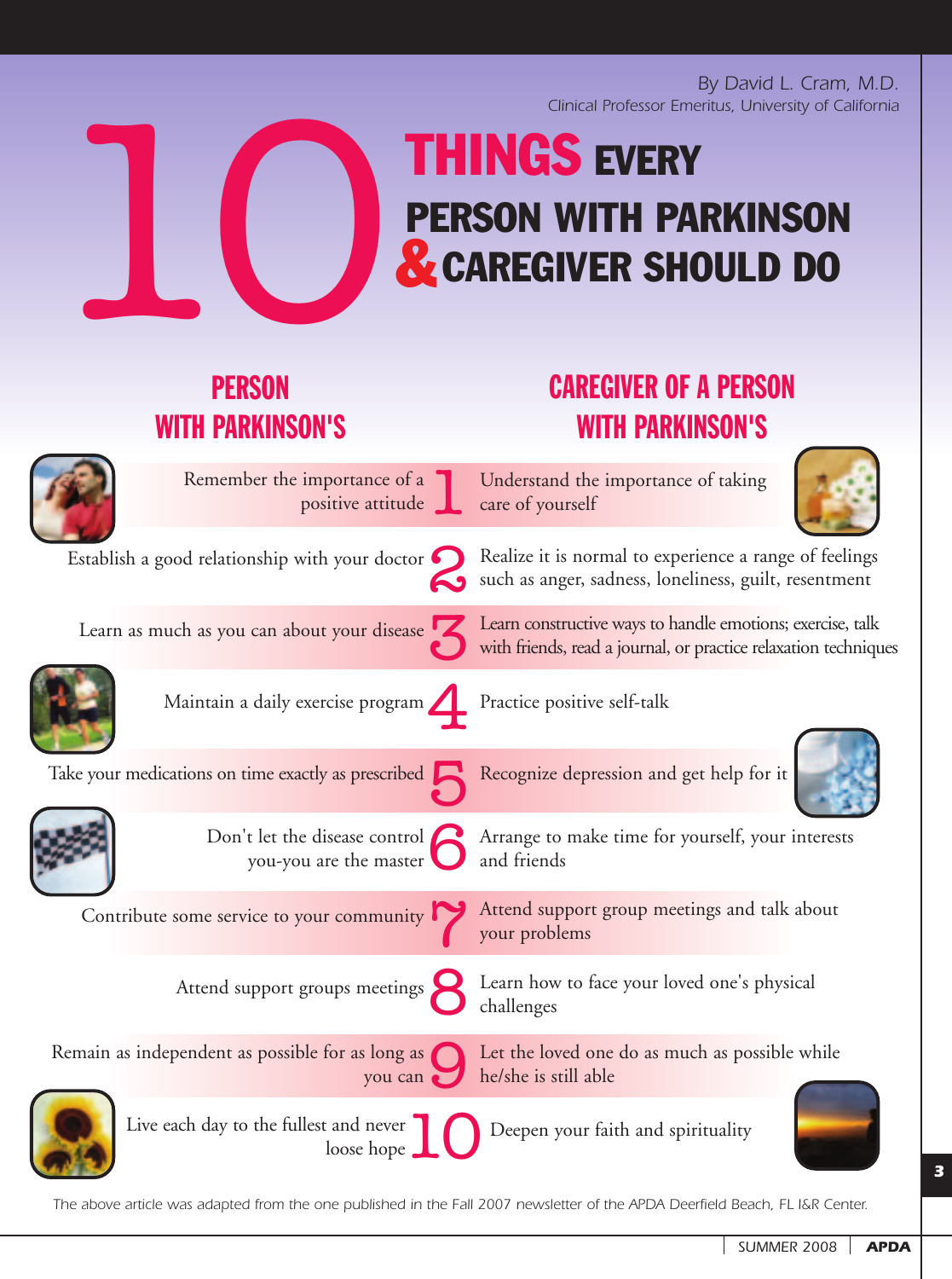## *Questions & Answers*

*BY ENRICO FAZZINI, DO, PhD Associate Professor Neurology New York University, New York University of Nevada, Las Vegas N.Y. Institute of Technology, Old Westbury*

**Q:** I have Parkinson's disease for seven years. I was on the Neupro patch and doing well but it was discontinued. I am still on Sinemet 25/100 three times a day and two Zepalar 1.25 tablets in the morning, but I am very stiff during the night and I get very tired after lunch and cannot move. What can I do?

A: Requip XL is a long acting medication which is similar to Neupro in that it directly stimulates areas of the brain that need dopamine and works smoothly for 24 hours. It can be started as 2 mg a day and increased by 2 mg per week until you reach a therapeutic dose which in most people is 8 mg a day. You should also make certain that you take your Sinemet one hour before meals and keep your proteins (meat, chicken, turkey, pork, fish) low at lunchtime because the protein can interfere with the absorption of Sinemet.

**Q:** My wife has Parkinson's disease for 15 years. She gets panic attacks during the day and breathes heavy with sweats. This also happens during the night. She takes Sinemet 25/250 and Mirapex 0.5 mg four times a day.

**A:** There are times during the day when her medications are not working. This is called "wear-off" and in addition to becoming physically slow and stiff, she develops a sense of impending doom or panic. Her breathing becomes more difficult because her chest wall is getting stiffer and there is a dilatation of blood vessels which makes her sweat. She probably was always anxious or depressed and this has made her more prone to getting these panic attacks. The answer is to change her medications so that it does not wear off. This can be done by increasing the Mirapex dose, lowering the Sinemet to 25/100, adding Comtan and/or selegiline/Zelapar or Azilect and making sure she takes her medications at three hour intervals for example 8 am, 11 am, 2 pm, 5 pm with an 8 pm dose if needed. In addition, it would be beneficial to add an antidepressant so she is not so sensitive to the psychological effects of the erratic absorption of L-DOPA (Sinemet).

**Q:** I have had essential tremor diagnosed for ten years mostly involving my head. I am 60 years old. Recently I have had right shoulder surgery. The tremor has spread and I feel it throughout my body. I have some slowness in my right arm. My internist said I might have Parkinson's disease but the local neurologist said there are not enough symptoms of Parkinson's disease and he wants me to try propranolol. What do you think?

**A:** The diagnosis of Parkinson's disease is made based on the presence of bradykinesia (slowness of movement) plus either resting tremor, cogwheel

rigidity or walking abnormality such as freezing, shuffling and/or balance impairment. It could be that the tremor you have is with action and the slowness in the right arm may be attributed to the right shoulder surgery. In cases like this we sometimes will use medicines to help us make the diagnosis. If you get much better with propanolol you most likely have essential tremor which has worsened. If you do not get better, Sinemet can be tried and if this works you most likely have Parkinson's disease. Keep in mind that patients with essential tremor may also develop Parkinson's disease so it is also a possibility that you have both conditions. I would agree that propranolol should be tried.

**Q:** Is there a facility where a PD patient can go and stay overnight or a few days for testing?

**A:** No. All of the medications are given by mouth and the changes in medication may take days or weeks to have their full effect. The hospital is a dangerous setting for PD patients as medications are often not given exactly according to your schedule and patients may get disoriented and confused. You can ask to be observed over an entire day in the doctor's office so that he/she can better appreciate what you look like when your medicines work too much and/or too little.

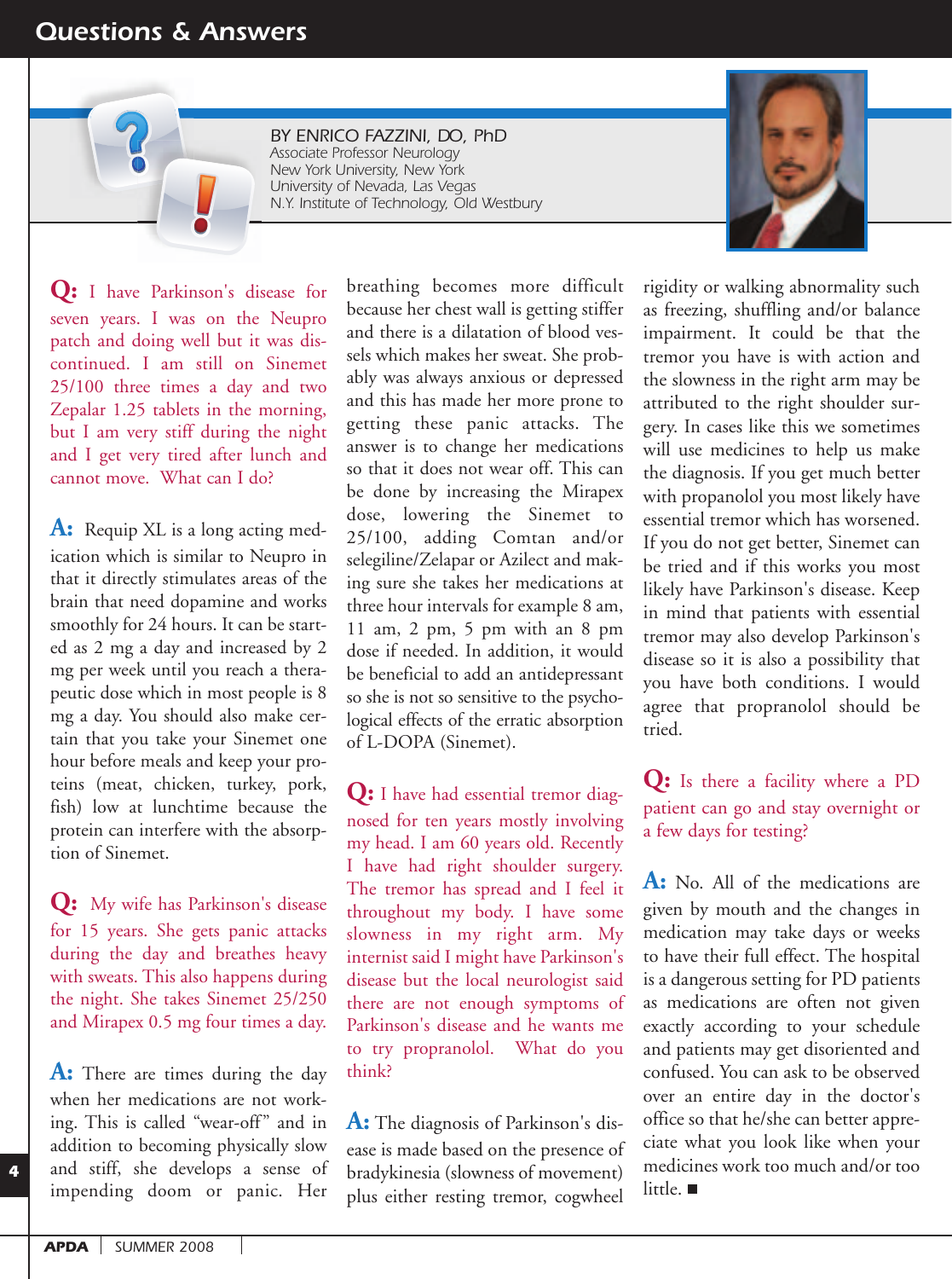

Lewis Carroll observed that, "If you don't know where you are going, any road will get you there."

It appears that APDA scientific advisory board member James P. Bennett, Jr., MD, PhD, knew from the start that a career in science was where he was going, with a small detour into medicine.

Winning a high school science fair was the beginning followed by a degree in chemistry from the University of Florida. Medicine, however, was a side road he hadn't considered until a neurosurgeon/ neurologist family friend in St. Petersburg described the first patient he put on L-DOPA.

"I was a chemistry graduate student in the late 1960s, and that was before carbidopa, so it was difficult to predict outcomes." Dr. Bennett remembers the doctor reporting that the next morning when he asked his patient how she was doing, and she began to cry tears of joy because she told him that for the first time in 10 years she could brush her own teeth. "I was so impressed with the clinical usefulness of chemistry that I reluctantly went off to Johns Hopkins School of Medicine, but then stayed around and entered grad school to get a Ph.D in pharmacology. So in an unusual way, my career was shaped from the start by Parkinson's disease."

In 1982, while chief neurology resident at the University of Virginia School of Medicine (UVA), APDA recognized him with its fourth Dr. George C. Cotzias Fellowship, its most prestigious award given to a young neurologist to encourage his pursuit of research. That award was to be the first of more than \$7 million (?) in National Institutes of Health grants that Dr. Bennett's work has brought to PD research. APDA has subsequently funded an additional two of his research studies.

In 1990, he was an associate professor of neurology, tenured three years later, and reached full professor status four years later. Today he is the director of the University of Virginia's Center for the Study of Neurodegenerative Diseases as well as the Arthur and Margaret Ebbert Professor of Medical Science.

Dr. Bennett's is one of four labs that form UVA's center where the cause of neuronal death is being sought. UVA is also one of APDA's nine centers for advanced research, and the location of the Virginia Information & Referral Center.

In addition to his hands-on research work, Dr. Bennett is a dedicated mentor of young scientists and has guided more than 30 predoctoral and postdoctoral students, many of whom hold associate and assistant professorships at prestigious academic institutions around the United States and abroad.

Both he and his wife, Donna, love the great outdoors and are active in local conservation and environmental pursuits. Thirteen years ago, for example, they formed an organization to protect a local river. The Bennetts are the parents of two grown sons, Jamie, a copy editor, and Jason, a free-lance Web site designer/ photographer. ■

#### APDA \$50,000RESEARCH GRANT LEADS TO \$1.3 MILLION NIH AWARD

Once again, an APDA research grant has provided the seed money needed for a young researcher to obtain necessary data leading to a million dollar award from the National Institutes of Health (NIH).

Christopher Bishop, PhD, was awarded the one-year APDA grant for his study, "Dorsal Raphe Regulation of L-dopa Induced Dyskensia" in 2007.

The five-year, \$1.33 million award from the NIH's National Institute for Neurological Disorders and Stroke will allow Dr. Bishop, who is an assistant professor of psychology at Binghamton (N.Y.) University, and his colleagues at Chicago's Veterans Administration Hospital and Wayne State Medical School, Detroit to study the effects of long-term use of L-dopa on Parkinson's patients, especially dopamine-induced Dyskensia and other motor fluctuations.

*F.Y.I. is a guide to the efforts and successes and recognition of the hundreds of volunteers and staff who work daily to help ease the burden and find a cure for millions of persons with Parkinson's disease and their caregivers across the United States.*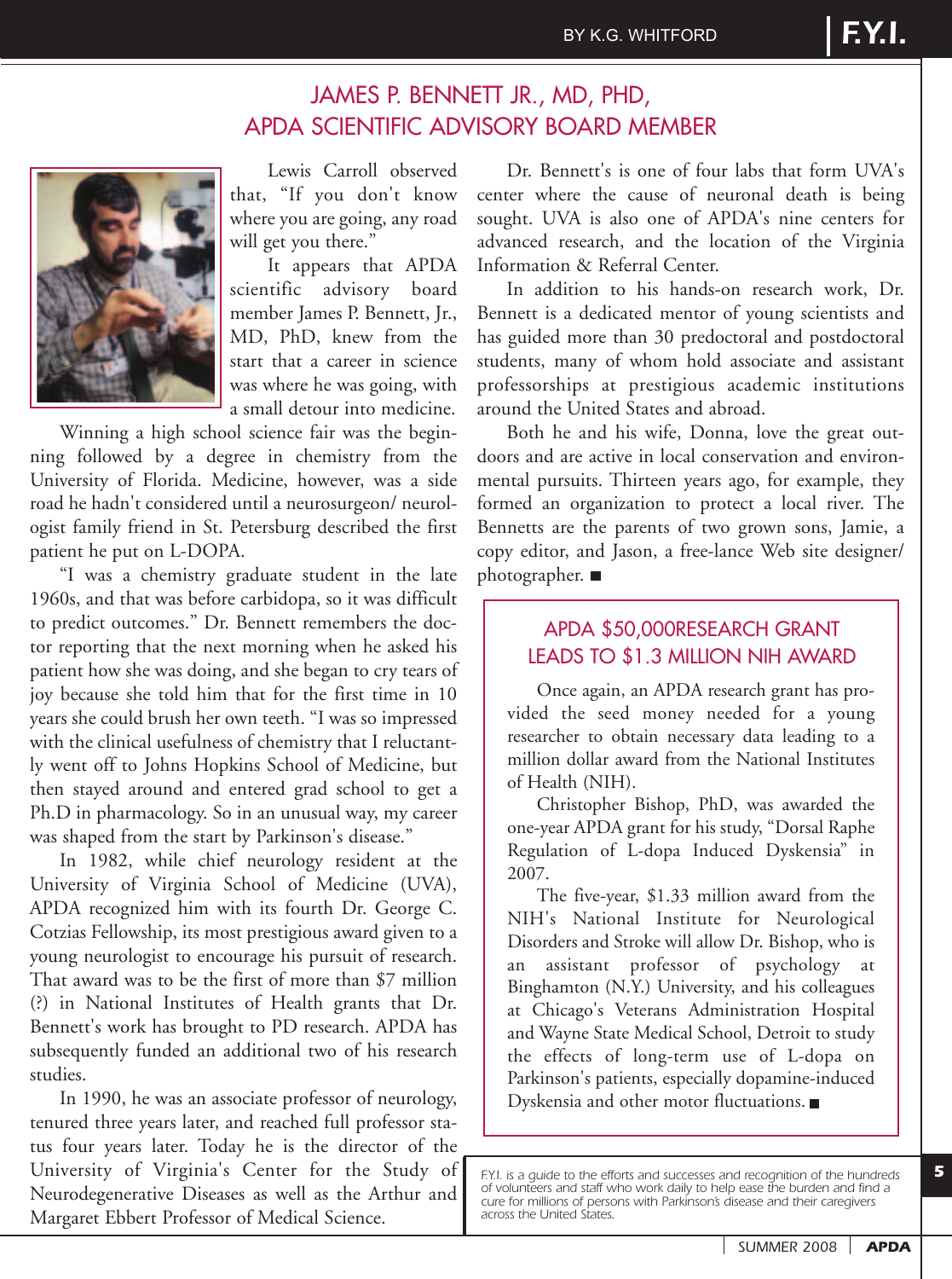# **NORTHEAST** *F.Y.I.*

## IN THE **WEST**



**EAST** *San Fernando Valley Regional* argers to promote the enerpted<br>upcoming rodeo fundraiser. *Chapter secretary Kathy Artsis and president Caryle Woolf do a little clowning around during a Fourth of July parade while distributing more than 1,000 flyers to promote the chapter's*

The West promises to be wild once again - at least for a while – when APDA's San Fernando Valley Regional Chapter co-sponsors the

2008 Ride for A Cure at Gibson Ranch. The five-day ride 'em, rope 'em, penning event will include live music, a stunt show, kiddies' stick horse race, specialty acts and a celebrity team sorting.

While the national young onset center is not yet two years old, coast-to-coast activities are presenting educational and social opportunities for hundreds of families. The seventh annual YOPD Retreat in Columbus, Miss., picked in encounter groups, discussions with nationally recognized neurologists, and net-

working, with great outdoor activities including fishing, hiking, and badminton. The Mississippi and Tennessee I&R Centers sponsor the retreat with the Birmingham (Ala.) Chapter. On the West Coast, four coordinators: Linda O'Connor, Martha Gardner, Debbie Baires and Viviane Tondeur are putting the finishing touches to their first Young Onset Parkinson's West Coast Retreat at the Wonder Valley Ranch Resort and Conference Center, in the Sierra Nevada foothills. The two-day event includes daily Parkinson's wellness session with yoga, T'ai chi, music therapy and relaxation techniques and dinner with National Center director Julie Sacks and Arlette Johnson, the ig, and<br>Centers<br>) Chapte<br>la O'Cor<br>ane Tond<br>Young C<br>ca Nevada

founder of the country's first young onset I&R center. This event, too, offers lots

of educational programs and time for outdoor activities including golf, horseback riding, boating, fishing and hiking. More information can be found on the APDA Web site or by calling 866-499-2732.



Still rebuilding from the devastation of Hurricane Katrina, Mississippi Chapter president Rose Cutter and I&R Center coor-

dinator Brenda Allard have been working tirelessly to rebound. After a successful Pine Belt tulip quilt raffle last

#### PROUD HANDS BOOK PROFILES PD HEROES



**NORTHWEST**

"Proud Hands Personal Victories with Parkinson's/A Show of Hands," a 60-page book of personal profiles of people who have not allowed Parkinson's disease to conquer their lives and lifestyles, is being given as a gift

to everyone contributing \$15 or more to APDA to help meet is mission. The book was published by Teva Neurosciences to benefit APDA's research efforts and to support people living with the disease, their caregivers and educational programs. Contributions can be made by mail, by calling 800- 223-2732 or on the APDA Web site www.apdaparkinson.org.

*cont. on page 7*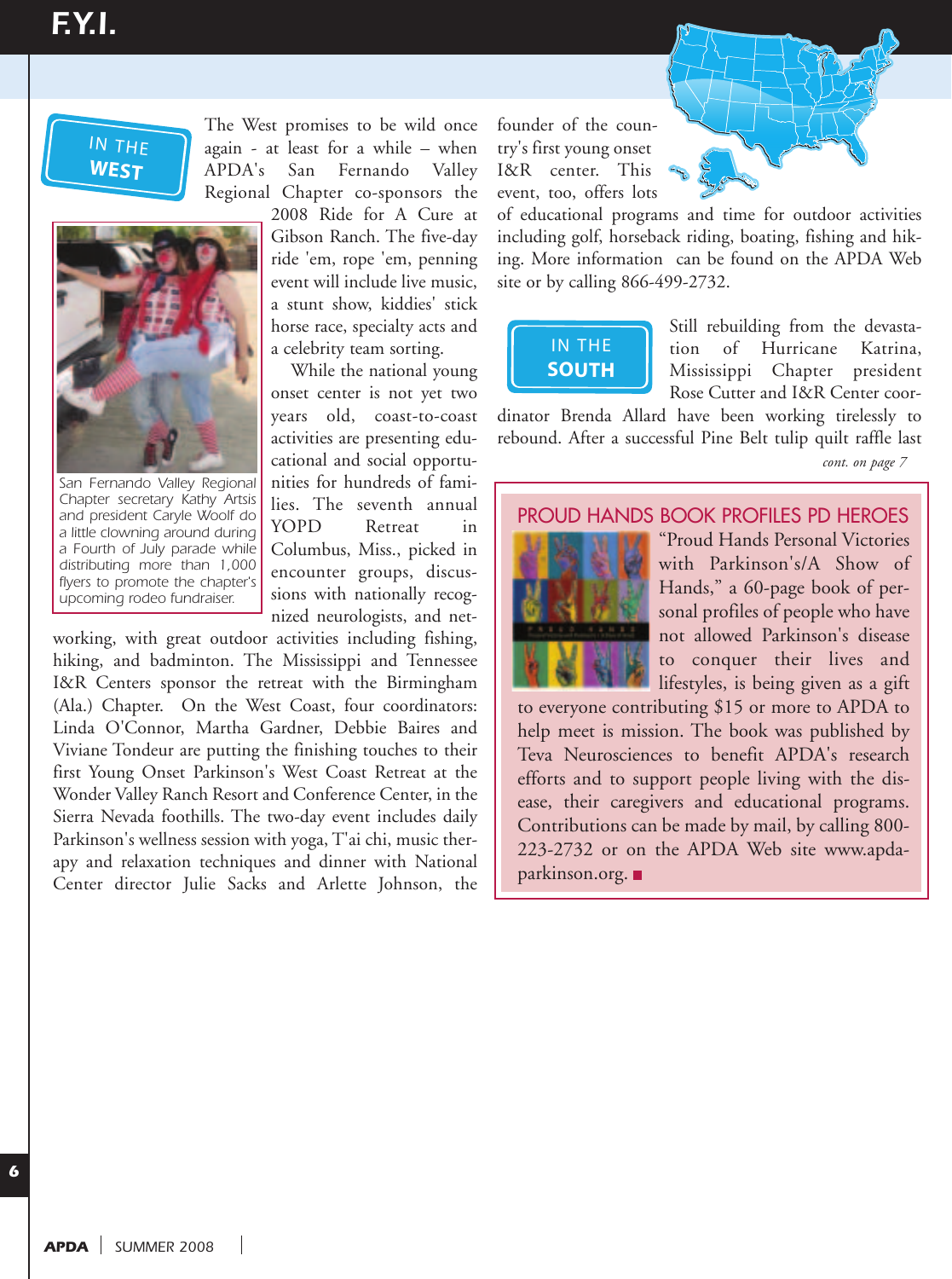#### APDA GROWING TO SERVICE THE PARKINSON'S **COMMUNITY**

Welcome to two new chapters, APDA's awareness and fundraising arms, in Pennsylvania and East Texas. Heather Fritz, a physical therapist, is the president of the Central Susquehanna Valley Chapter in Denville, Penn. Noemi Eva Evans is heading up the new chapter in Tyler, Texas with lots of help from coordinator Kelly Pierson.

It may have taken three years, but the New Orleans I&R Center wiped out by Hurricane Katrina has been relocated. Coordinator Maureen Cook, RN, and medical director Jay Rao, MD, are now at the Ochsner Foundation Clinic. anna Va<br>heading<br>from coc<br>ay have<br>wiped ou<br>ator Ma<br>D, are nc **Property**<br>**Example 1**<br>**Example 1**<br>**Example 1**<br>**CORT**<br>**CORT**<br>**CORT**<br>**EXECT**<br>**EXECT**<br> **EXECT** 

Two other centers have found new locations in their cities: the University of New Mexico is the new site for the Albuquerque Center with Jeannine Boyle, coordinator and Sara Pirio Richardson, MD, medical director; and Baylor

University Medical Center is the new Dallas site with Kim Wiser, coordinator, and Cole Giffler, MD, the medical director.

Trish Low, RN, is the coordinator in the newly opened Pasadina, Calif. center at Huntington Hospital, and Jerome Lisk, MD, is the medical director.

#### …ON A SAD NOTE

Fred Dyas, president of the San Antonio Chapter for the past four years, died suddenly on June 13 of a heart attack. Fred was 60 years old, a former educator and grammar school principal, and known as someone who lived with Parkinson's with courage, dignity and a sense of humor. APDA regional representative Joan Duval called him, "someone everyone loved. We will miss him and his wonderful photography." Our sympathies go to his wife Anna Marie and children, Scott, Anne, Mathew and Ashley.

## AROUND THE COUNTRY cont. from page 6

year, they decided to combine two proven successful fundraisers and created, to our knowledge, the first APDA Walk/Rocka-Thon this year. "It's a challenge," says Brenda, who immediately following the hurricane, distributed flyers in the most devastated areas to let people with Parkinson's know where to find help.



**NORTHEAST**

In between storms and starring as a featured subject in Teva Neurosciences book benefiting APDA, "Proud Hands Personal Victories with Parkinson's/A Show of Hands," Iowa coordinator Sam Erwin has been busy raising awareness and funds for APDA. With temperatures in the misty 40s and with

a strong wind, she led a brave contingent around the Cedar Lake Trail for its annual walk-a-thon. Despite those aforementioned storms that included floods and power outages, more than 200 people attended the all-day annual conference in West Des Moines. Among the speakers were APDA's national young onset director, Julie Sacks, and Amy Comstock Rick, executive director of the Parkinson's Action Network. continge<br>
its annua<br>
its annua<br>
wer outa<sub>{</sub><br>
divideolence.<br>  $\frac{1}{2}$ <br> **A**<br>
intional



*Iowans with PD banding together to raising awareness are (l-r) Sam Erwin, Bill Hinkle, LaDona Molander, Mike Ketcham, Marc Quade and Deb Wityk. Gwen Peterson is seated.*



*SUMMER 2008 APDA*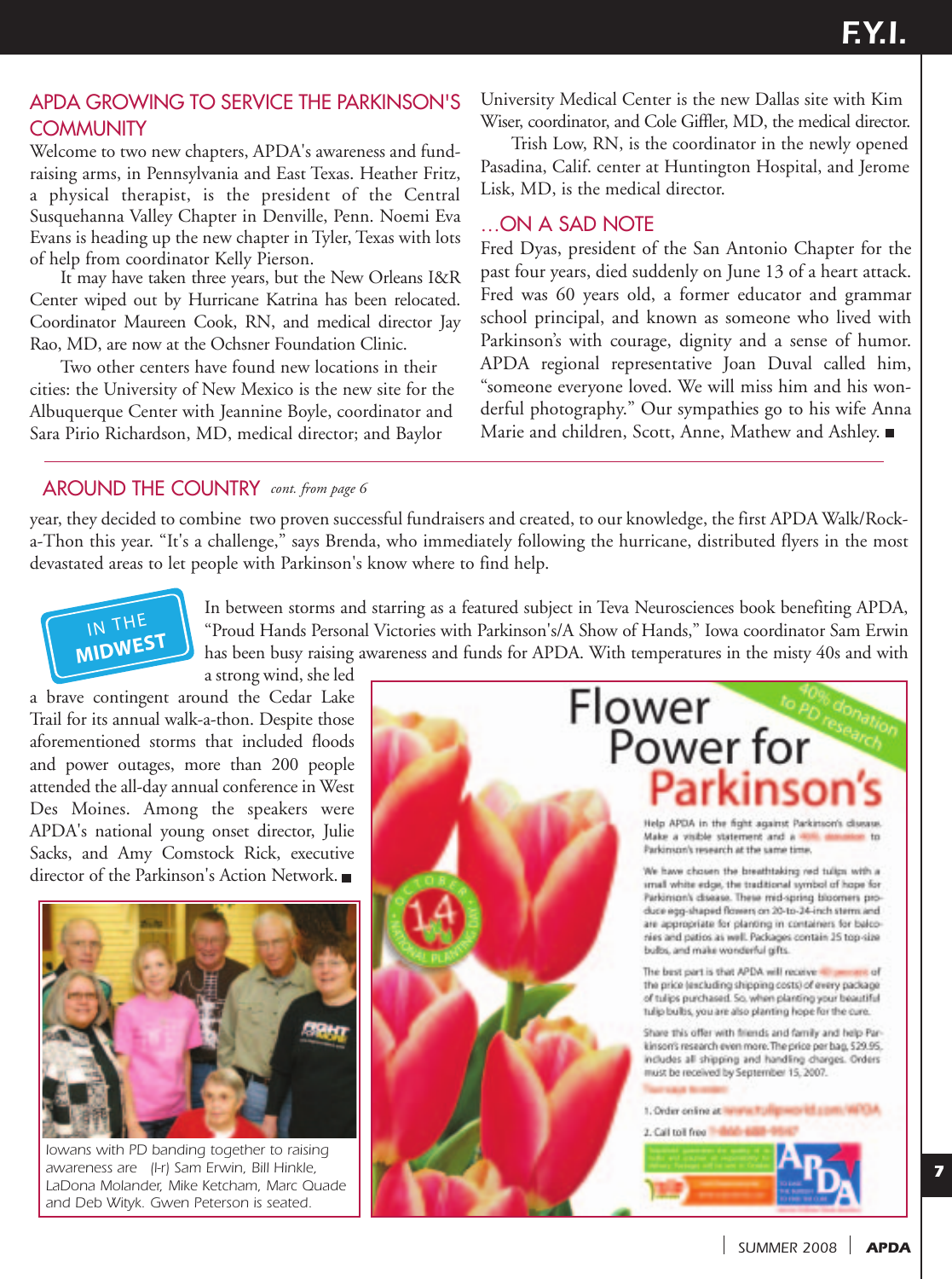#### Cells and Parkinson's Disease *cont. from page 1*

the SN. In PD patients' postmortem tissue, and in animal models of PD, inflammatory cells and markers of inflammation such as cytokines are present in the SN where cell death is occurring. In animal models, nonsteroidal antiinflammatory drugs (NSAIDs) exert a neuro protective effect - slowing or preventing the development of PD.

In a most recent study done at the University of California, Los Angeles (UCLA) researchers evaluated 293 patients with typical PD and compared them to 286 age, race and sex matched control patients without PD. The study looked at the patients' use of aspirin or non aspirin NSAIDs such as ibuprofen (Motrin®, Advil® etc.) or naproxen (Aleve® and others) as well as other prescription NSAIDs. Most patients were using the NSAIDs for arthritis but the aspirin users may have been taking them for stroke or heart attack protection. The results showed non aspirin NSAIDs were protective and lessened PD risk by 50% and the protection increased to 60% diminished risk of PD in those patients taking them for more than two years. The protective benefit was more modest with an approximately 20% reduction in risk of PD in women. For men, aspirin seemed to have no clear benefit in reducing PD risk.

An interesting twist in this picture of cell protection in the SN comes from a study done in New York which evaluated a large number of patients with PD and control patients, and assessed them for behaviors such as drinking coffee regularly, or smoking, as well as use of NSAIDs. In that study, the combination of smoking, coffee use and use of NSAIDs had an 87% reduction in the risk of development PD.

What does this mean for patients who currently have PD? Should they be advised to sit on the patio, have a cup of coffee, smoke a cigarette and take a few Advil? I think not! There are no medical studies to show there is a benefit of slowing the disease progression by taking NSAIDS once you have the disease. These anti-inflammatory drugs do have potential risks since they can cause peptic ulcers and gastrointestinal bleeding and in some patients they can cause kidney or liver damage. Smoking cigarettes has clear health risks. A cup of coffee or two may not hurt and may help combat the daytime drowsiness in PD patients. Protecting the SN cells from slowly and progressively dying off in PD remains a challenge for which we do not have a clear answer.

#### Cell Replacement

*8*

What about replacing the SN cells that are dying in PD? Two prior papers on stem cell research in the last three months are very promising for PD patients. In November 2007 in the journal, Nature, the group at Oregon National Primate Research Center reported the successful produc-

tion of a stem cell line in primates (monkeys). This was created by transferring a nucleus from a skin fibroblast into a fertilized monkey egg that had the DNA removed. The resulting stem cell line has neuronal stem cells markers and can become brain cells which could theoretically be used to replace those lost in PD. Other cells were prodded to become heart cells and were observed to be "beating heart cells." This represents a breakthrough since prior to this, primate cells have been impossible to coax into the stem cell state.

The other report also came in November 2007. This one in the journal, Science. It was from the laboratory of James Thomson, Ph.D. at the University of Wisconsin, who had created the first line of stem cells from human embryos. The current study is truly a breakthrough for both scientists and ethicists. They identified four genes that reprogram skin cells to become stem cells. The cells they produced are indistinguishable from embryonic stem cells in that they can be given orders to turn into any cell type in the body such as SN cells in PD patients. Since there is no need with this technique for human eggs or embryos, the ethical issues of destroying one life to help another are averted. This was lauded as an advance in "ethical stem cell research" by President Bush.

The new technology, however, uses cancer genes and retroviruses (AIDS-like viruses), both of which may create problems with tumor growth from the newly created stem cells. Needless to say, these safety issues will have to be worked out. To this date, the only successful treatment of PD with stem cells was achieved in a rat model PD in year  $2005.$ 

*This article was adapted from the one published in the Winter 2008 newsletter of the APDA Deerfield Beach, FL I&R Center.*

### PATIENT ASSISTANCE

An estimated 47 million Americans have no health care coverage.

We have been informed that Novartis, recognizing the need to help these people by providing them with easier access to quality health care has launched the "Patient Assistance Now" program. Such program integrates Novartis and non-Novartis resources to help patients pay for their medicines; learn about specific diseases, conditions and drugs and obtain information about ongoing and planned clinical trials.

People can visit the online Web site, **www.patientassistancenow.com**, or call 1-800-245-5356 for specific information about programs and services available.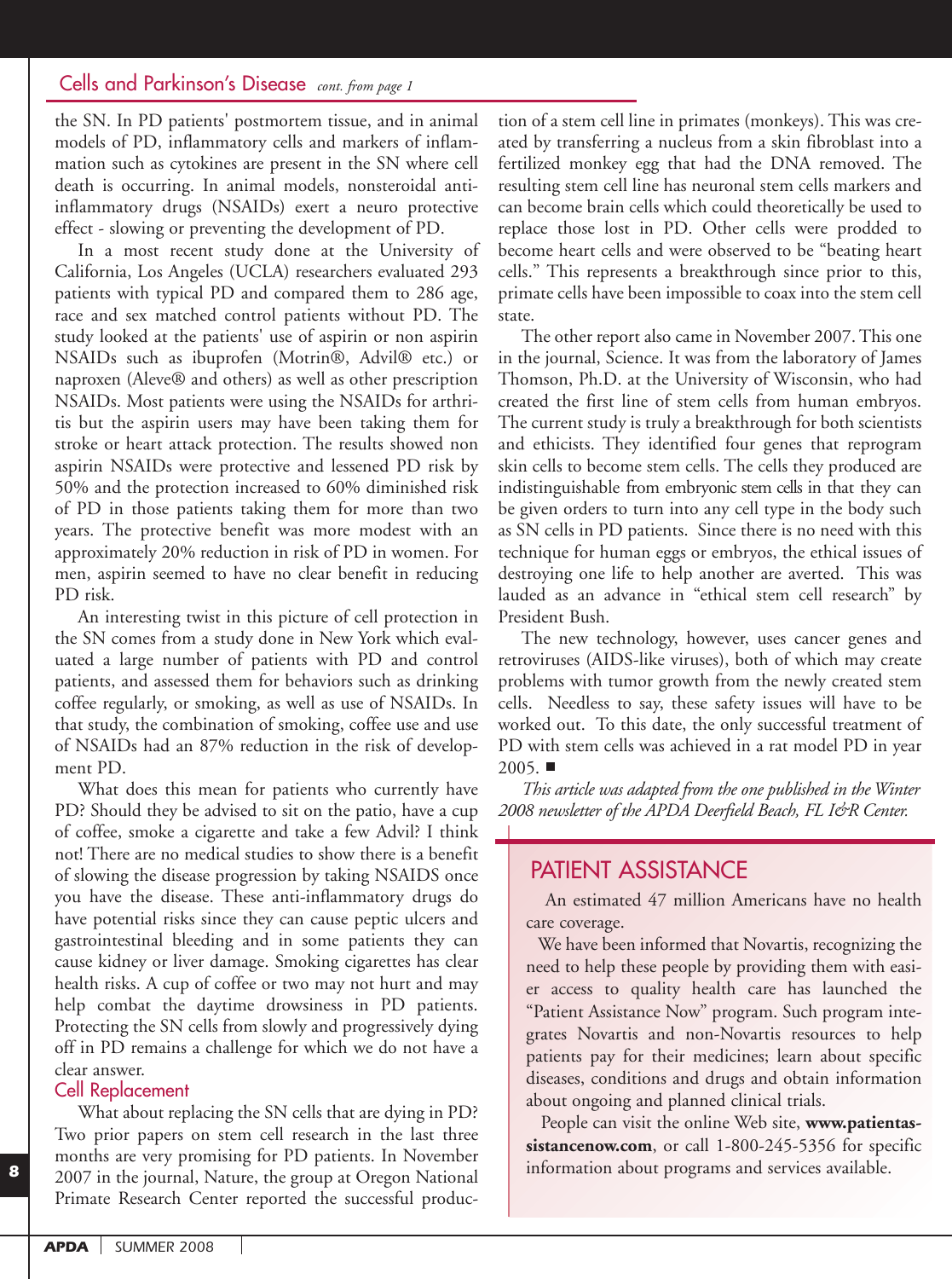# When And How To Share Your News

*By Deborah Dalin Guyer, MA, CCC-SLP, Coordinator, Saint Louis, MO, APDA I&R Center*

I<sub>tion</sub> frequently receive confidential calls from newly diagnosed individuals who are seeking information about Parkinson's disease (PD), but wish to remain anonymous or non-involved at this time. We know that PD does not just "happen" to the individual who is diagnosed as having it. It also impacts the family, friends and co-workers who sincerely care about your well-being. Deciding when and how to share the news is based on the dynamics of your relationship and your comfort level in sharing this kind of news.

In Chapter 7 of the recently published book, Parkinson Disease for Dummies, by Tagliati, Guten and Horne (Wiley Publishing Inc. 2007), the authors suggest that it is your job to establish the ground rules and indicate what will and will not be helpful for you. Initially you may need people to listen, to distract you when necessary, and to give you the gift of normalcy. Remember, too, that accepting help when it becomes needed, is not a sign of weakness.

An upbeat, optimistic attitude is an effective weapon against PD. As with any health issue, your physical and mental health at the onset of diagnosis can have an enormous effect on the progression of the disease.

Having PD raises many concerns for the spouse or partner of a person living with the condition. Partners too can suffer from anxiety and depression over the unknown future and the risk of disability, job, economic losses and increased dependence. How PD will impact your relationship will depend greatly on the kind of relationship you had before the diagnosis. If you are able to communicate and share your feelings and concern with



each other in a very accepting manner, chances are your relationship can grow stronger. Your partner and you will need to work your way through the questions on how this diagnosis is going to affect your lives-both individually and together. The roles you've settled into may undergo a make-over as your PD progresses. Fortunately, this progression usually occurs over a period of years with ample time to adjust.

Don't rush into changes before they are necessary. Take time to plan the way that you can adjust certain tasks or roles before you give them up. When you decide the time is right to share your news with your immediate and extended family, stick to the basics: what is PD, whether others in the family are at risk, how PD is treated, what your prognosis is. We and other APDA I&R Centers have an extensive library of books, booklets and educational supplements available which can help you in this process.

Most newly diagnosed individuals want to learn how to live with PD without having people feel sorry for them or treat them differently. As with other illnesses, you are still you! Give the people you care about the chance to love you enough to help.

Remember that your friends may have already noticed your symptoms and discussed their concerns with each other. Friends can listen when you don't really want to burden your partner. And they can take your focus off PD to get you back on the track of living the life you've planned. There are people who play a role in your life, but not a vital or intimate one (neighbors, group associates, professionals.) You needn't feel compelled to break the news to them; however, don't underestimate the resources that may come from one of these people. Set the tone for their responses, correct misinformation they may have about PD and appreciate their concern and support. Over time your PD will become more difficult to disguise. Even if you can manage the outward symptoms, the stress of trying to keep it a secret can drain you.

Finally, the individuals with PD have the right to decide when and how to share the news, how to face the challenge, and how to maintain those facets of their life that were part of their identity pre-PD diagnosis for as long as possible (even if it takes a little longer to do so!) ■

*SUMMER 2008 APDA*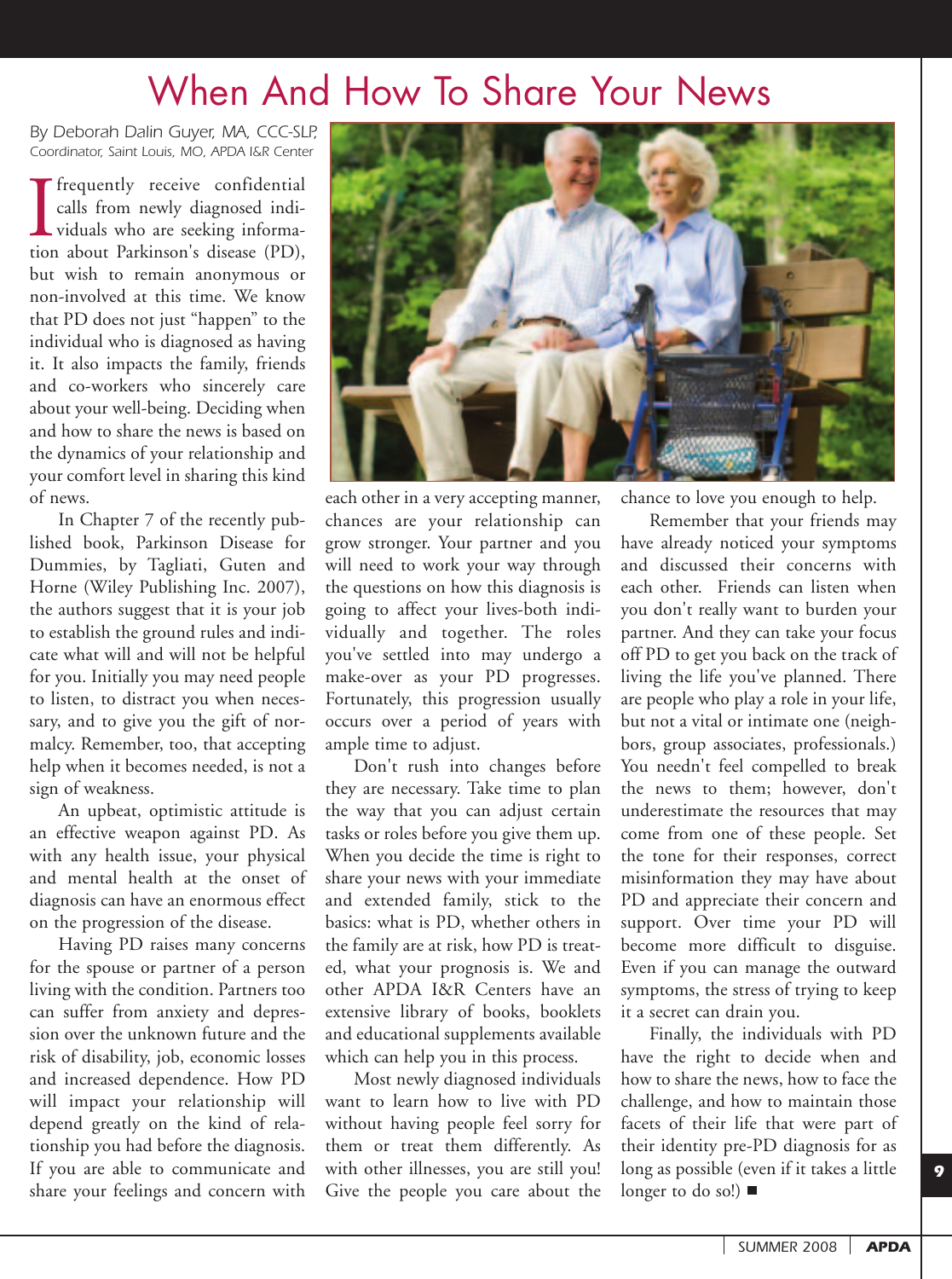# APDA RESEARCH FUNDING

| <b>Centers for Advanced Research</b>                    |                                                              |                                                                                                                                                                           |
|---------------------------------------------------------|--------------------------------------------------------------|---------------------------------------------------------------------------------------------------------------------------------------------------------------------------|
| Emory University School of Medicine<br>Atlanta, GA      | University of Virginia Medical Center<br>Charlottesville, VA | University of Pittsburgh<br>Pittsburgh, PA                                                                                                                                |
| Robert Wood Johnson Medical School<br>New Brunswick, NJ | Washington University Medical Center<br>St. Louis, MO        | University of Alabama<br>Birmingham, AL                                                                                                                                   |
| Boston University School of Medicine<br>Boston, MA      | <b>UCLA School of Medicine</b><br>Los Angeles, CA            | The University of Chicago<br>Chicago, IL                                                                                                                                  |
| <b>Cotzias Fellowships</b>                              |                                                              |                                                                                                                                                                           |
| David Hinkle, MD, Ph.D.                                 | University of Pittsburgh<br>Pittsburgh, PA                   | The Potential Role of Antioxidant Systems in the Mechanism<br>of DJ-1 Dependent Astrocytemediated Neuroprotection                                                         |
| Bradley Miller, MD, Ph.D.                               | University of Virginia,<br>Charlottesville, VA               | Distribution and Metabolic Consequences of Mitochondrial<br>DNA Deletions in Substantia Nigra and Cultured Cells                                                          |
| Talene Yacoubian, MD, Ph.D.                             | The University of Alabama,<br>Birmingham, AL                 | Role of 14-3-3 Proteins in Alpha Synuclein Induced<br>Neurotoxicity                                                                                                       |
| <b>Roger Duvoisin, MD Grant</b>                         |                                                              |                                                                                                                                                                           |
| Andrei Alexandrescu, Ph.D.                              | University of Connecticut<br>Storrs, CT                      | Stability and Solvent Accessibility of Alpha-Synuclein<br>Fibrils by NMR Hydrogen Exchange                                                                                |
| Jeffry Stock, Ph.D.                                     | Princeton University<br>Princeton, NJ                        | Protein Phosphatase 2A Methylation as a Therapeutic<br>Target for Parkinson's Disease                                                                                     |
| Marc Tatar, Ph.D.                                       | <b>Brown University</b><br>Providence, RI                    | Assessing the Pathogenic and Molecular Consequences of<br>FOXO Regulation by Parkin                                                                                       |
| <b>Post-Doctoral Fellowships</b>                        |                                                              |                                                                                                                                                                           |
| Jason Cannon, Ph.D.                                     | University of Pittsburgh<br>Pittsburgh, PA                   | Genetic and Environmental Interactions in Parkinson's<br>Disease: Potential for New Therapeutic Pathways                                                                  |
| William Caudle, Ph.D                                    | University of Washington<br>Seattle, WA                      | Proteomic Analysis of VMAT2 under Normal and<br>Pathological Conditions                                                                                                   |
| Yeun Choo, Ph.D.                                        | Burnham Institute for Medical Research<br>La Jolla, CA       | Regulation of Parkin by Neddylation                                                                                                                                       |
| Stephen Crimmins, Ph.D.                                 | University of Alabama<br>Birmingham, AL                      | Reduction of Alpha-Synuclein and Neuroprotection<br>Against its Toxicity by Enhancing Proteasome Activities                                                               |
| Gizem Donmez, Ph.D.                                     | Massachusetts Institute of Technology<br>Cambridge, MA       | Analysis of the Role of SIRT2 Protein in Parkinson's<br>Disease                                                                                                           |
| Robert Drolet, Ph.D.                                    | University of Pittsburgh<br>Pittsburgh, PA                   | Gastrointestinal Dysfunction in the Rotenone Model of<br>Parkinson's Disease                                                                                              |
| Muralidhar Hedge, Ph.D.                                 | University of Texas<br>Galveston, TX                         | Role of Transition Metals in Inhibiting Repair of Oxidized<br>Bases in Genome: Relevance to Parkinson's Disease                                                           |
| William Lin, Ph.D.                                      | University of Chicago<br>Chicago, IL                         | Mechanism and Function of Cytosolic PINK1                                                                                                                                 |
| Zhihui Sun, Ph.D.                                       | University of Pennsylvania<br>Philadelphia, PA               | Investigating Synuclein Gene Function In Zebrafish                                                                                                                        |
| Daniel Tardiff, Ph.D.                                   | Whitehead Institute for Biomedical Res.<br>Cambridge, MA     | Mitochondrial Proteomics of a Yeast Parkinson's Disease<br>Model                                                                                                          |
| Ravindar Thomas, Ph.D.                                  | University of Virginia<br>Charlottesville, VA                | Development of Mitochondrial Gene Therapy for<br>Parkinson's Disease                                                                                                      |
| Yulan Xiong, Ph.D.                                      | Johns Hopkins University<br>Baltimore, MD                    | Modeling LRRK2-Induced Toxicity in Yeast                                                                                                                                  |
| Nanyan Zhang, Ph.D.                                     | University of Colorado<br>Aurora, CO                         | Delineating Protein Coaggregation during Lewy Body<br>Formation                                                                                                           |
| <b>Research Grants</b>                                  |                                                              |                                                                                                                                                                           |
| Hans Bueler, Ph.D.                                      | University of Kentucky<br>Lexington, KY                      | Identification of PINK1 Substrates Using Conditional PINK1<br>Knockout Cells and Quantitative Phosphoproteomics                                                           |
| Ippolita Castelvetri, Ph.D.                             | Massachusetts General Hospital<br>Charlestown, MA            | Biological Basis for Diferential Susceptibility to Alpha-<br>Synuclein Pathology in the Male and Female Human Brain                                                       |
| Savio Chan, Ph.D.                                       | Northwestern University<br>Chicago, IL                       | Sriatopallidal GABAergic Signaling in Mouse Models of<br>Parkinson's Disease                                                                                              |
| Linan Chen, MD, Ph.D.                                   | University of Chicago<br>Chicago, IL                         | Transgenic Overexpression Selectively in Dopamine<br>Neurons via Controlled Genetic Amplification                                                                         |
| Shu Chen, Ph.D.                                         | Case Western Reserve University<br>Cleveland, OH             | Transgenic C. Elegans Model of LRRK2-Linked Parkinson<br>Disease                                                                                                          |
| Shankar Chinta, Ph.D.                                   | Buck Institute for Age Research<br>Novato, CA                | Potential Neuroprotective Role of Resveratrol in<br>Parkinson's Disease Mouse Models                                                                                      |
| Paul Davenport, Ph.D.                                   | University of Florida<br>Gainesville, FL                     | Central Neural Gating of Pharyngeal Mechanically Elicited<br>Cortical Evoked Potentials (CEP): An Evaluation of<br>Swallow Neural Integration in Parkinson's Disease (PD) |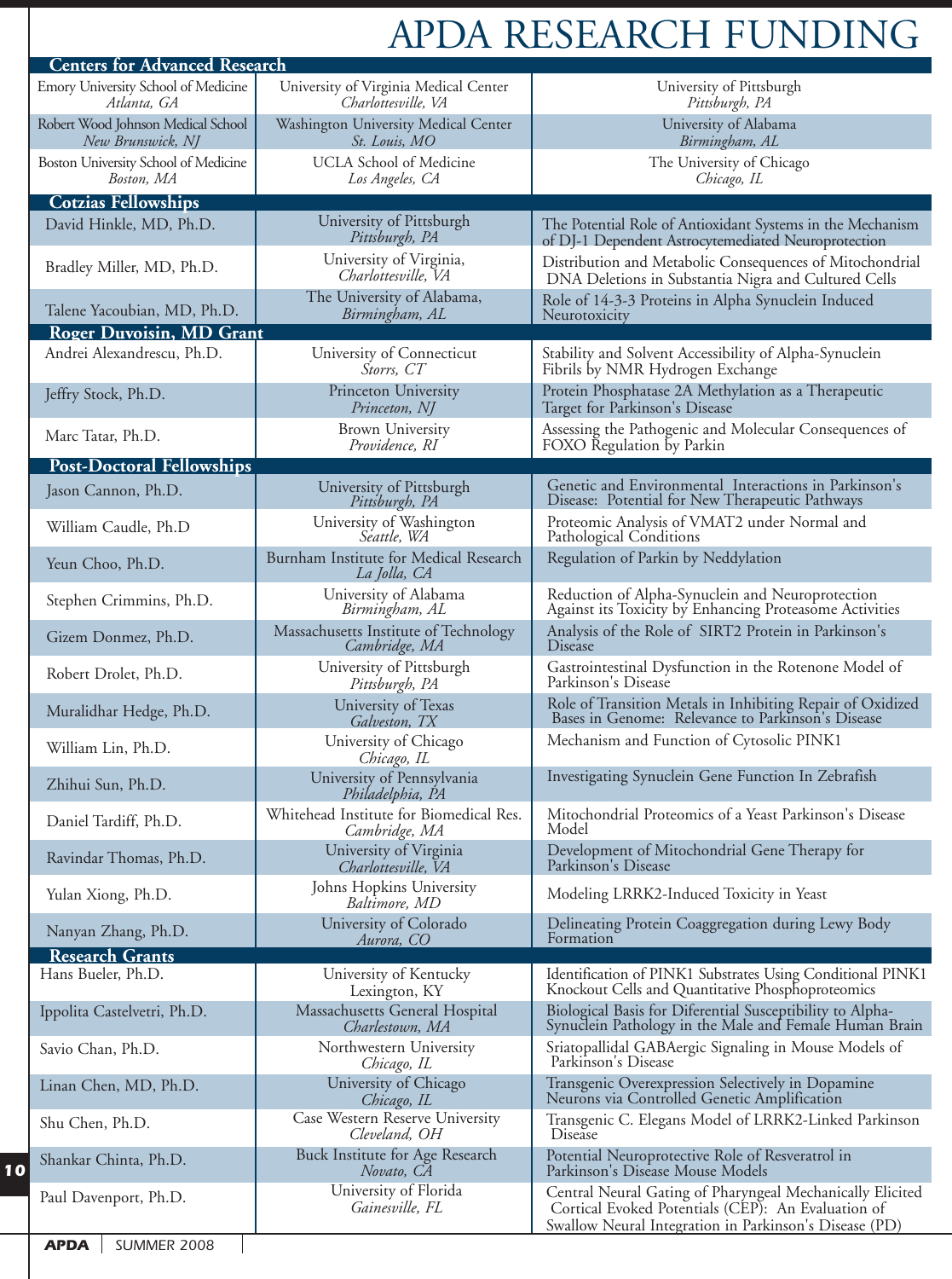# FOR FISCAL YEAR 2008-2009

| <b>Research Grants</b> (continued) |                                                                   |                                                                                                                       |
|------------------------------------|-------------------------------------------------------------------|-----------------------------------------------------------------------------------------------------------------------|
| Wei Ming Duan, MD, Ph.D.           | Louisiana State University<br>Shreveport, LA                      | Generation of Dopaminergic Neurons from Endogenous<br>Stem Cells in the Brain of a Mouse Model of Parkinson's Disease |
| Jian Feng, Ph.D.                   | State University of New York<br>Buffalo, NY                       | Generating Patient -Specific Induced Pluripotent Stem<br>Cells to Study Parkinson's Disease                           |
| Matthew Goldberg, Ph.D.            | UT Southwestern Medical Center<br>Dallas, TX                      | Parkin, DJ-1 and Glutathione Peroxidase-Deficient Mouse<br>Models of PD                                               |
| Steven Johnson, MD, Ph.D.          | Portland VA Research<br>Portland, OR                              | Redox Regulation of NMDA Currents in Midbrain<br>Dopamine Neurons                                                     |
| Shubhik Kumar, Ph.D.               | Lake Forest College<br>Lake Forest, IL                            | A Study of Autophagic Regulation of Alpha-Synuclein<br>Toxicity in Yeast                                              |
| Darren Moore, Ph.D.                | Johns Hopkins University                                          | Dopamine Neuron-Specific Accumulation of<br>Mitochondrial DNA Mutations in Mice                                       |
| Gerardo Morfini, Ph.D.             | University of Illinois<br>Chicago, IL                             | Molecular Mechanisms Underlying MPP+ Induced<br>Activation of Cytoplamic Dynein-Based Vesicle Transport               |
| Anthony Nicholas, MD, Ph.D.        | University of Alabama<br>Birmingham, AL                           | Gene Analysis of Histone Deacetylation in Levodopa-<br>Induced Dyskinesia and Priming                                 |
| Arnulfo Quesada, Ph.D.             | Brentwood Biomedical Research Institute<br>Los Angeles, CA        | A Promising New Protective Factor for Parkinson's Disease                                                             |
| Hardy Rideout, Ph.D.               | Columbia University,<br>New York, NY                              | Modification of LRRK2 Oligomerization and<br>Neurodegeneration by 14-3-3                                              |
| Jean Rochet, Ph.D.                 | Purdue University<br>West Lafayette, IN                           | Role of ATP13A2 (PARK9) Dysfunction in Parkinson's<br>Disease                                                         |
| Subhojit Roy, Ph.D.                | University of California<br>Jolla, CA                             | Effects of Alpha-Synuclein on Fast and Slow Axonal<br>Transport                                                       |
| Derek Siebruth, Ph.D.              | University of Southern California,<br>Los Angeles, CA             | Large Scale Analysis of Synaptic Architecture in<br>Alphasynuclein Expressing Neurons                                 |
| Wanli Smith, MD, Ph.D.             | Johns Hopkins University School of Med.<br>Baltimore, MD          | Autophagy and LRRK2-Linked Parkinsonism                                                                               |
| Shaji Theodore, Ph.D.              | University of Alabama<br>Birmingham, AL                           | Inhibiting Nuclear Factor Kappa B Signaling and Microglial<br>Activation in a Mouse Model of Parkinson's Disease      |
| Enrique Torre, Ph.D.               | <b>Emory University</b><br>Atlanta, GA                            | Significance of mRNA Transport and Translation within<br>the Dopaminergic Axon                                        |
| Kala Venkiteswaran, Ph.D.          | Penn State Hershey College of Medicine<br>Hershey, PA             | Transplantation of Transdifferentiated Dopaminergic<br>Neurons Derived from Human Retinal Pigment Epithelial Cells    |
| Harrison Walker, MD                | University of Alabama<br>Birmingham, AL                           | Bilateral Clinical and Neurophysiological Effects of<br>Unilateral STN DBS in PD                                      |
| Gaofeng Wang, Ph.D.                | University of Miami<br>Coral Gables, FL                           | The Role of miRNA in Olfactory Deficit of Parkinson's<br>Disease                                                      |
| Andrew West, Ph.D.                 | University of Alabama<br>Birmingham, AL                           | Development of Cell Based Kinase Assays for LRRK2                                                                     |
| Kui Xu, MD, Ph.D.                  | Massachusetts General Hospital<br>Boston, MA                      | Neuroprotection by Urate in Cellular Models of<br>Parkinson's Disease                                                 |
| Fu-Ming Zhou, MD, Ph.D.            | University of Tennessee<br>Memphis, TN                            | An Ultra Short Dopamine Pathway: Part II. Signaling<br>Mechanisms                                                     |
| Jianhui Zhu, Ph.D.                 | University of Pittsburgh<br>Pittsburgh, PA                        | ATP13A2 and Autolysosomal Pathology in Parkinson's<br>Disease                                                         |
| Xiongwei Zhu, Ph.D.                | Case Western Reserve University<br>Cleveland, OH                  | Role of Impaired Mitochondrial Dynamics in Mutant<br>LRRK2 Induced Toxicity                                           |
| <b>Medical Student Fellowships</b> |                                                                   |                                                                                                                       |
| Omar Atassi                        | Johns Hopkins University,<br>Baltimore, MD                        |                                                                                                                       |
| <b>Anthony Burrows</b>             | University of Massachusetts Medical School,<br>Worcester, MA      |                                                                                                                       |
| Ephraim Church                     | University of Pennsylvania School of Medicine<br>Philadelphia, PA |                                                                                                                       |
| Jennifer Kosty                     | University of Pennsylvania School of Medicine<br>Philadelphia, PA |                                                                                                                       |
| Neena Marupudi                     | Penn State College of Medicine<br>Hershey, PA<br>11               |                                                                                                                       |
| Jennifer O'Malley                  | University of Cincinnati<br>Cincinnati, OH                        |                                                                                                                       |
|                                    |                                                                   |                                                                                                                       |